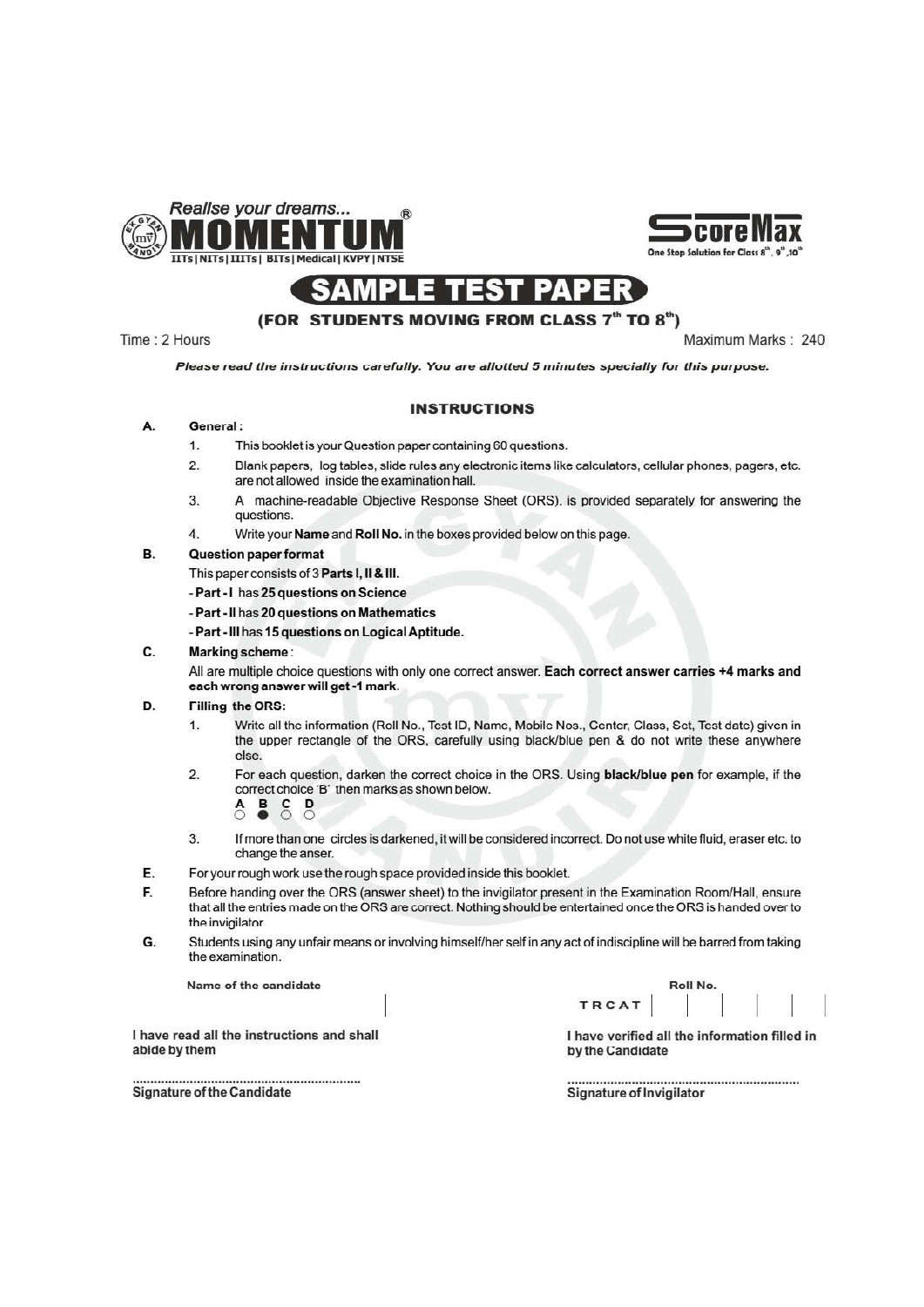|     | <b>SCIENCE</b>                                                                                                        |                                                                       |                     |                   |  |
|-----|-----------------------------------------------------------------------------------------------------------------------|-----------------------------------------------------------------------|---------------------|-------------------|--|
| 1.  | Which of the following units of length has smallest magnitude :                                                       |                                                                       |                     |                   |  |
|     | $(a) 1$ metre                                                                                                         | (b) 1 centimetre                                                      | (c) 1 kilometre     | (d) 1 milimetre   |  |
| 2.  |                                                                                                                       | Objects that emit light on their own are called ____________.         |                     |                   |  |
|     | (a) light bodies                                                                                                      | (b) Opaque                                                            | (c) luminous        | (d) Non-luminous  |  |
| 3.  | Image formed in pin hole camera is                                                                                    |                                                                       |                     |                   |  |
|     | (a) Inverted                                                                                                          | (b) Erect                                                             | (c) Virtual         | (d) None of these |  |
| 4.  |                                                                                                                       | Material which allow current to pass through them easily are called : |                     |                   |  |
|     | (a) Insulator                                                                                                         | (b) Conductor                                                         | (c) Switch          | (d) Battery       |  |
| 5.  |                                                                                                                       | An electric cell has _______________terminals.                        |                     |                   |  |
|     | $(a)$ One                                                                                                             | $(b)$ Two                                                             | (c) Three           | (d) Four          |  |
| 6.  | SI unit of speed is :                                                                                                 |                                                                       |                     |                   |  |
|     | $(a)$ km/min                                                                                                          | $(b)$ m/min                                                           | $(c)$ km/h          | $(d)$ m/s         |  |
| 7.  | Metallic ball in pendulum is called as :                                                                              |                                                                       |                     |                   |  |
|     | (a) gong                                                                                                              | $(b)$ Bob                                                             | (c) Fork            | $(d)$ Rod         |  |
| 8.  |                                                                                                                       | Which of the following is essential element in electric circuit :     |                     |                   |  |
|     | (a) Switch                                                                                                            | (b) Connecting wires (c) Voltmeter                                    |                     | (d) Ammeter       |  |
| 9.  | The magnetic effect of current was discovered by ___________                                                          |                                                                       |                     |                   |  |
|     | (a) Newton                                                                                                            | (b) Joule                                                             | (c) Oersted         | $(d)$ Ohm         |  |
| 10. | Images that can't be captured on screen are called                                                                    |                                                                       |                     |                   |  |
|     | (a) Real images                                                                                                       | (b) Virtual images                                                    | (c) Inverted images | (d) Erect images  |  |
| 11. | The "acids" are the substance which are sour in taste;<br>as lemon is sour in taste, which acid is present in lemon : |                                                                       |                     |                   |  |
|     | (a) Tannic Acid                                                                                                       |                                                                       |                     |                   |  |
|     | (b) Tartatic Acid                                                                                                     |                                                                       |                     |                   |  |
|     | (c) Citric Acid                                                                                                       |                                                                       |                     | Lemon             |  |
|     | (d) Carbonic Acid                                                                                                     |                                                                       |                     |                   |  |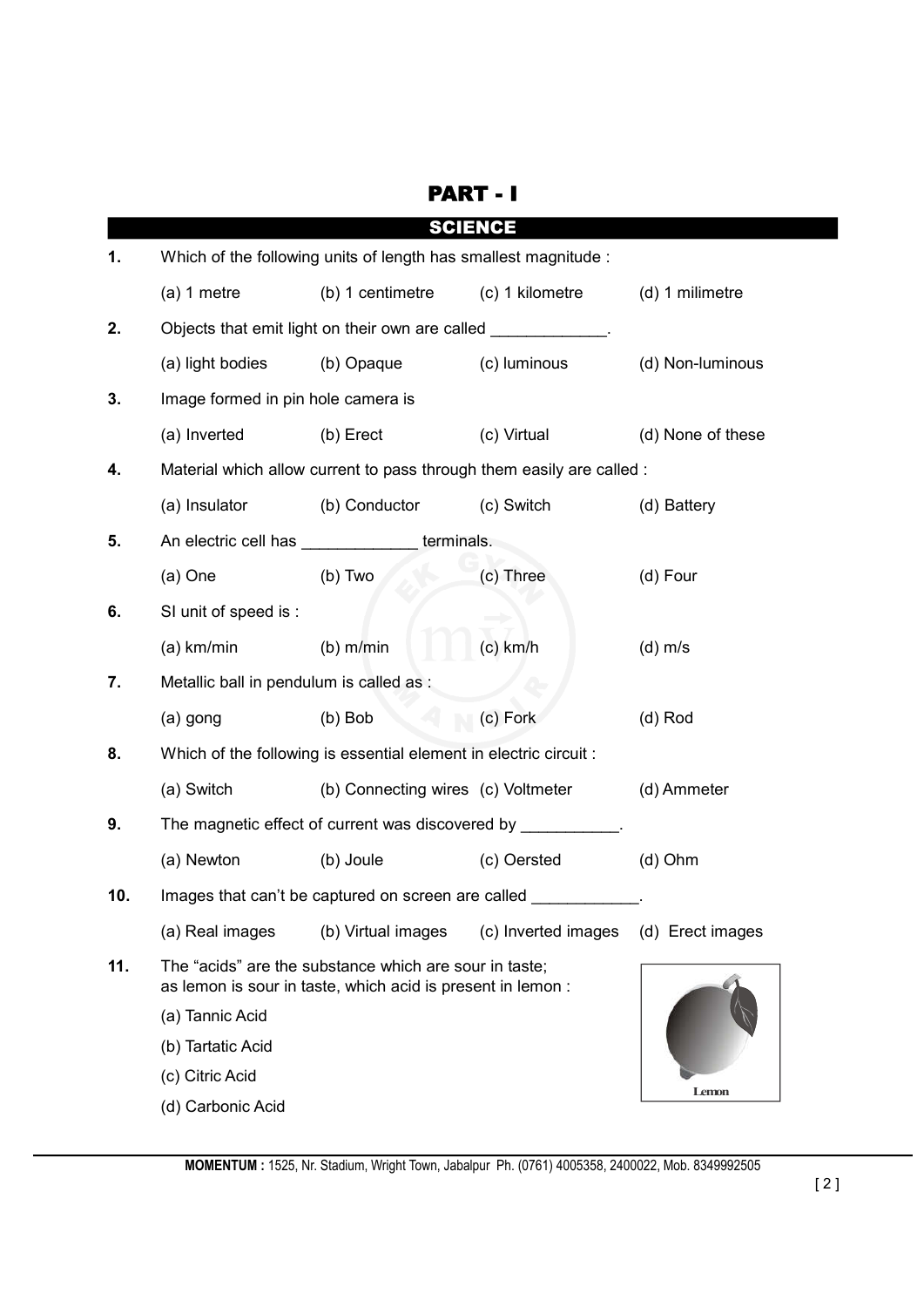| 12. | A substance which is used to relieve the pain |                                                                                              |                   |                                                                                                    |
|-----|-----------------------------------------------|----------------------------------------------------------------------------------------------|-------------------|----------------------------------------------------------------------------------------------------|
|     | in stomach due to acidity is termed as :      |                                                                                              |                   |                                                                                                    |
|     | (a) Antbase                                   | (b) Antacid                                                                                  |                   |                                                                                                    |
|     | (c) Acid                                      | (d) Salt                                                                                     |                   | <b>Tablets</b>                                                                                     |
| 13. | iron is a :                                   |                                                                                              |                   | Rusting of iron is a type of corrosion which destroys the surface of iron completely so rusting of |
|     | (a) Physical change only                      |                                                                                              |                   | Rust                                                                                               |
|     | (b) Physical & Chemical change                |                                                                                              |                   |                                                                                                    |
|     | (c) Chemical change only                      |                                                                                              | Rusting of Iron   | Iron Rod                                                                                           |
|     | (d) None of these                             |                                                                                              |                   |                                                                                                    |
| 14. |                                               | The symbol "Ca" is used as a chemical symbol of which of the following elements :            |                   |                                                                                                    |
|     | (a) Carbon                                    | (b) Cadmium                                                                                  | (c) Cobalt        | (d) Calcium                                                                                        |
| 15. |                                               |                                                                                              |                   | When two or more elements combine in a definite proportion by mass and form a new substance,       |
|     |                                               | for example :- $2H + \frac{1}{2}O_2 \rightarrow H_2O$ , the obtained substance is known as : |                   |                                                                                                    |
|     | (a) Atom                                      | (b) Compound                                                                                 | (c) Molecule      | (d) None of these                                                                                  |
| 16. |                                               | following natural fibres are example of animal fibres :                                      |                   | Natural fibres are obtained from plants or animals. These fibres are biodegradable. Which of the   |
|     | (a) Cotton                                    | (b) Silk                                                                                     | $(c)$ Flax        | (d) Jute                                                                                           |
| 17. |                                               |                                                                                              |                   | Insoluble solid particles from the mixture of solid and liquid are separated by the method of :    |
|     | (a) Condensation                              |                                                                                              | (b) Decantation   | Undissolved solic                                                                                  |
|     | (c) Filteration                               | Funne<br>ite.<br>Solid<br>Residue<br>Filtrate                                                | (d) None of these |                                                                                                    |
| 18. |                                               | The Brown colour of the apple after cutting is a:                                            |                   |                                                                                                    |
|     | (a) Physical change                           |                                                                                              |                   |                                                                                                    |
|     | (b) Chemical change                           |                                                                                              |                   |                                                                                                    |
|     | (c) Biological change                         |                                                                                              |                   |                                                                                                    |
|     | (d) No change                                 |                                                                                              |                   | Cutted apple                                                                                       |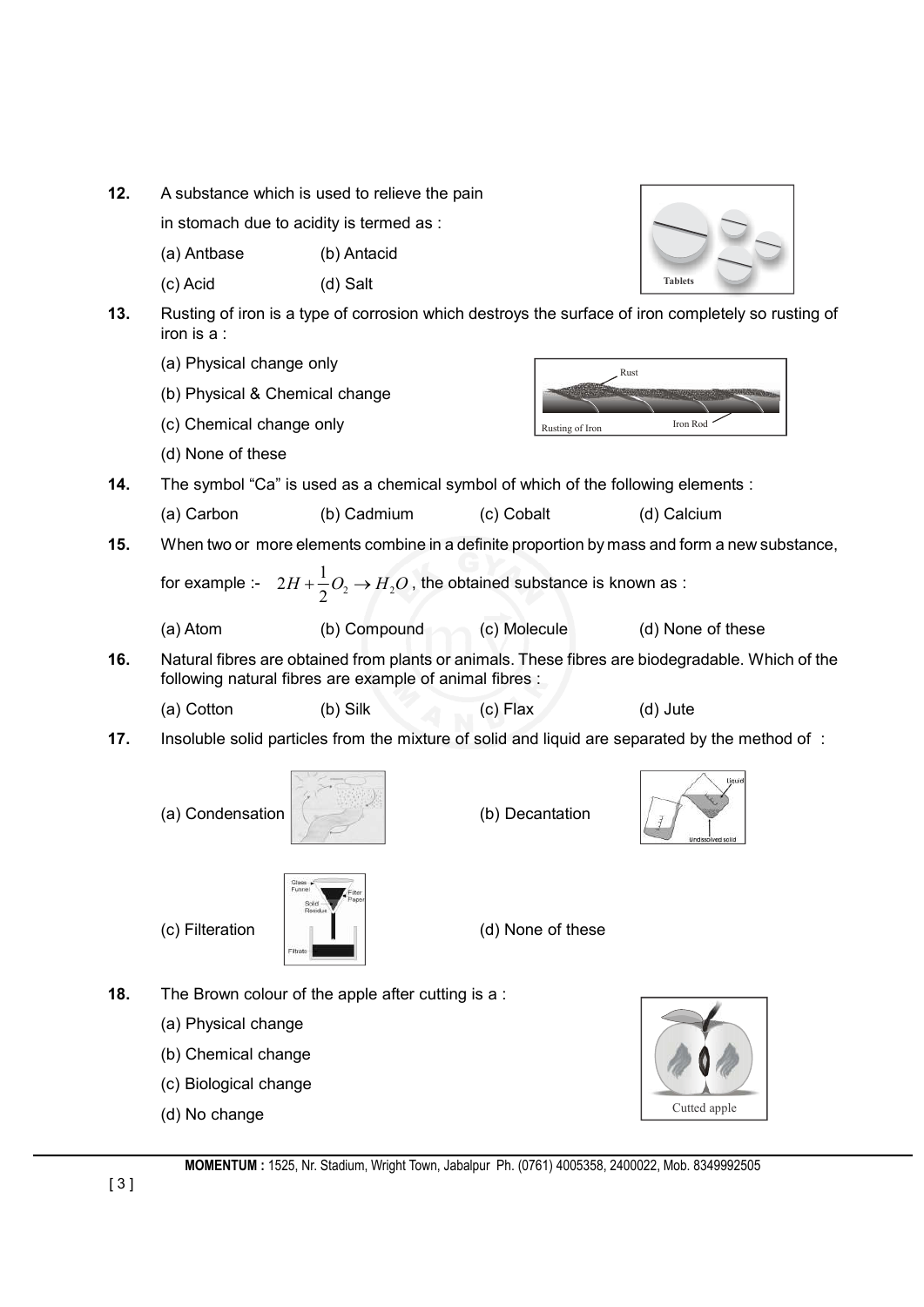- **19.** In the process of changing fibre into fabric, following process shows the conversion of "fibre into yarn" :
	-

(a) Weaving (b) Knitting (c) Spinning (d) None of these

Unsaturated Solution

- **20.** A solution is said to be unsaturated :
	- (a) When more substance can be added to it
	- (b) When no more substance can be added to it
	- (c) When it gets solidified
	- (d) None of these.
- **21.** During the formation of rain, when water vapour changes back to liquid in the form of rain drops
	- (a) Heat is absorbed
	- (b) Heat is released
	- (c) Heat is first absorbed and then released
	- (d) There is no exchange of heat
- **22.** Which of the following correctly defines pollination ?
	- (a) Shedding of pollen from anthers
	- (b) Similar to fertilization of animals
	- (c) Transfer of pollen from anthers to stigma
	- (d) Transfer of pollen from anthers to ovule
- **23.** Observe the given figure. Which part in the
	- human eye senses the images of various

objects in the surroundings ?

- (a) Iris (b) Cornea
- (c) Lens (d) Retina
- **24.** Which of the following functions is performed by the part
	- marked 'X' in the given figure of plant cell?
	- (a) Manufacture of lipids and fats
	- (b) Manufacture of proteins
	- (c) Manufacture of ATP
	- (d) None of these



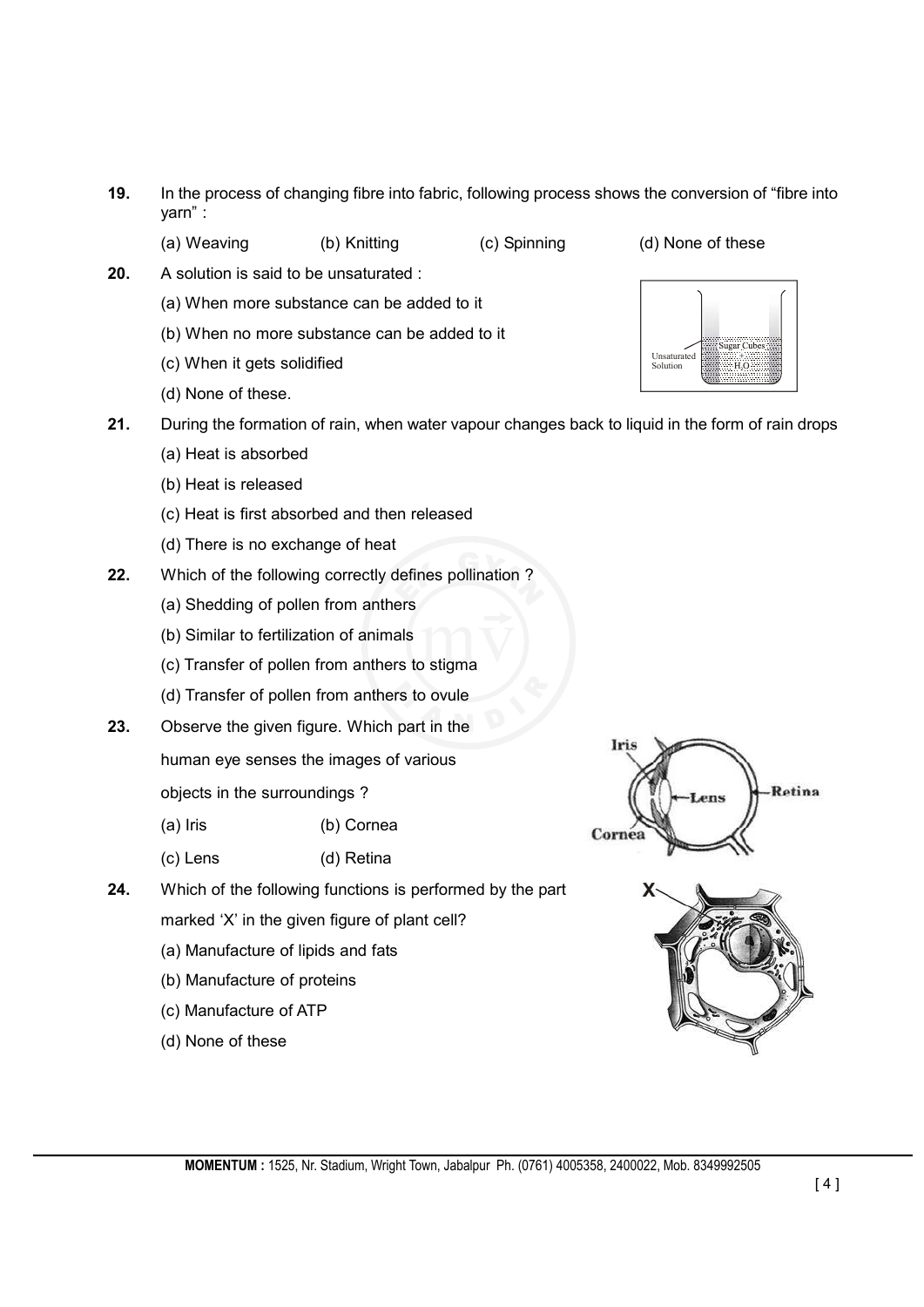**25.** Match column I with column II and select the correct option from the codes given below:

| Column I            | Column II                |
|---------------------|--------------------------|
| (A) Leeuwenhoek     | (i) Bacteria             |
| (B) Robert Brown    | (ii) Cell                |
| (C) Robert Hooke    | (iii) Nucleus            |
| (D) Purkinje        | (iv) Electron microscope |
| (E) Knoll and Ruska | (v) Protoplasm           |
|                     |                          |

(a) (A) (i), (B) (iii), (C) (ii), (D) (iv), (E) (v) (b) (A) (i), (B) (iii), (C) (ii), (D) (v), (E) (iv) (c) (A) (iv), (B) (ii), (C) (i), (D) (v), (E) (iii) (d) (A) (i), (B) (ii), (C) (iii), (D) (iv), (E) (v)

### **SPACE FOR ROUGH WORK**

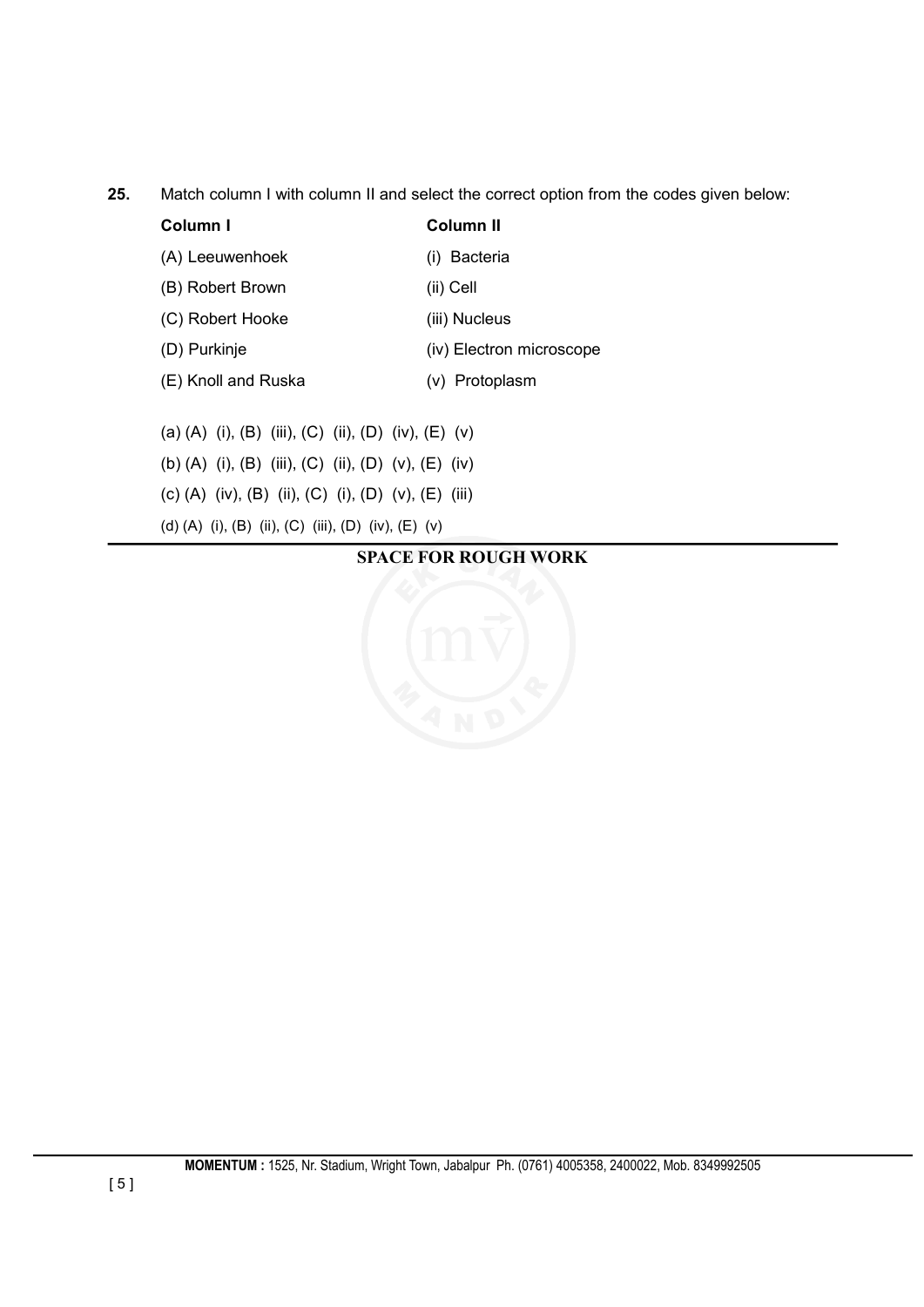# PART - II

| 26. | Which one of the following is true?                                                                                                                                                                                                                                                                    |                                                                                                                                                                                                                                                             |                                     |                     |
|-----|--------------------------------------------------------------------------------------------------------------------------------------------------------------------------------------------------------------------------------------------------------------------------------------------------------|-------------------------------------------------------------------------------------------------------------------------------------------------------------------------------------------------------------------------------------------------------------|-------------------------------------|---------------------|
|     |                                                                                                                                                                                                                                                                                                        | (a) $\frac{1}{2} < \frac{9}{13} < \frac{3}{4} < \frac{12}{17}$ (b) $\frac{3}{4} < \frac{9}{13} < \frac{1}{2} < \frac{12}{17}$ (c) $\frac{1}{2} < \frac{3}{4} < \frac{9}{13} < \frac{12}{17}$ (d) $\frac{1}{2} < \frac{9}{13} < \frac{12}{17} < \frac{3}{4}$ |                                     |                     |
| 27. |                                                                                                                                                                                                                                                                                                        | The product of $3\frac{1}{7}\times1\frac{5}{6}\times1\frac{2}{5}\times1\frac{1}{11}$ is equals to :                                                                                                                                                         |                                     |                     |
|     | (a) $5\frac{8}{5}$                                                                                                                                                                                                                                                                                     | (b) $5\frac{4}{5}$                                                                                                                                                                                                                                          | (c) $8\frac{4}{5}$                  | (d) $7\frac{4}{5}$  |
| 28. |                                                                                                                                                                                                                                                                                                        | If $\left(\frac{125}{8}\right)^n \times \left(\frac{8}{125}\right)^n = \left(\frac{5}{2}\right)^n$ , then <i>n</i> equals to :                                                                                                                              |                                     |                     |
|     | $(a)$ 1                                                                                                                                                                                                                                                                                                | U.<br>(b) 2                                                                                                                                                                                                                                                 | $(c)$ 3                             | (d) None of these   |
| 29. | If $x$ is a positive integer, then                                                                                                                                                                                                                                                                     |                                                                                                                                                                                                                                                             |                                     |                     |
|     | (a) $x+ x =0$ (b) $x- x =0$                                                                                                                                                                                                                                                                            |                                                                                                                                                                                                                                                             | (c) $x+ x  = -2x$ (d) $x- x  = -2x$ |                     |
| 30. | $\{(33)^2-(31)^2\}^{5/7}=$                                                                                                                                                                                                                                                                             |                                                                                                                                                                                                                                                             |                                     |                     |
|     | (a) 64                                                                                                                                                                                                                                                                                                 | $(b)$ 16                                                                                                                                                                                                                                                    | $(c)$ 32                            | $(d)$ 4             |
| 31. | How much is $-2x^2 + x + 1$ less than $x^2 + 2x - 3$ ?                                                                                                                                                                                                                                                 |                                                                                                                                                                                                                                                             |                                     |                     |
|     |                                                                                                                                                                                                                                                                                                        | (a) $-x^2+3x-2$ (b) $3x^2+x-4$ (c) $-3x^2-x+4$                                                                                                                                                                                                              |                                     | (d) $3x^2 + 3x - 4$ |
| 32. |                                                                                                                                                                                                                                                                                                        | The value of $85 - [12x - 7(8x-3) - 2(10x-5(2-4x))]$ is :                                                                                                                                                                                                   |                                     |                     |
|     | (a) $24 + 76x$                                                                                                                                                                                                                                                                                         | (b) $34+88x$                                                                                                                                                                                                                                                | (c) $44+104x$                       | (d) None of these   |
| 33. | A sum of $\overline{\xi}$ 8400 is made up of 50, 20, 10 and 5 rupee notes. The number of 10 rupee notes is<br>five times the number of 5 rupee notes, four times the number of 20 rupee notes and ten times<br>the number of 50 rupee notes. What is the number of 50 rupee notes in the denomination? |                                                                                                                                                                                                                                                             |                                     |                     |
|     | $(a)$ 20                                                                                                                                                                                                                                                                                               | $(b)$ 40                                                                                                                                                                                                                                                    | $(c)$ 15                            | (d) None of these   |
| 34. |                                                                                                                                                                                                                                                                                                        | The ages of Rakesh and Sarita are in the ratio 3 : 8. Six years hence, their ages will be in the<br>ratio 4 : 9. The present age of Rakesh is :                                                                                                             |                                     |                     |
|     | $(a)$ 18 years                                                                                                                                                                                                                                                                                         | $(b)$ 15 years                                                                                                                                                                                                                                              | $(c)$ 12 years                      | $(d)$ 21 years      |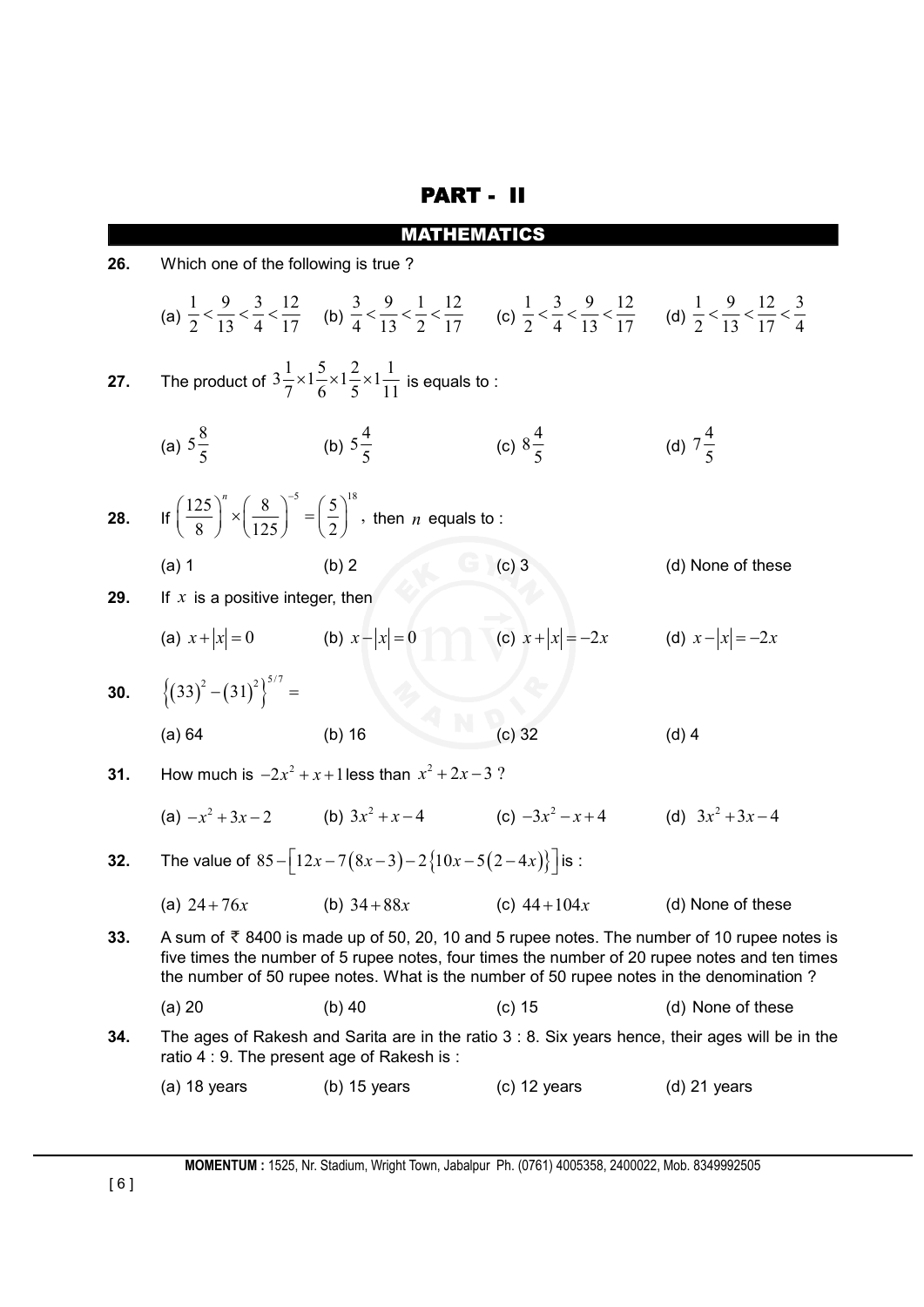| 35. | 8 men can finish a piece of work in 40 days. If 2 more men join them, the work will be completed<br>in: |                                                                                  |                |                                                                                                                                                                                               |
|-----|---------------------------------------------------------------------------------------------------------|----------------------------------------------------------------------------------|----------------|-----------------------------------------------------------------------------------------------------------------------------------------------------------------------------------------------|
|     | $(a)$ 30 days                                                                                           | $(b)$ 32 days                                                                    | $(c)$ 36 days  | $(d)$ 50 days                                                                                                                                                                                 |
| 36. |                                                                                                         | If 35% of a number added to 39 is the number itself, the number is :             |                |                                                                                                                                                                                               |
|     | (a) 60                                                                                                  | (b) 65                                                                           | $(c)$ 75       | $(d)$ 105                                                                                                                                                                                     |
| 37. |                                                                                                         |                                                                                  |                | If the cost price of 15 pens is equal to the selling price of 20 pens, then the loss percentages is:                                                                                          |
|     | (a) 25%                                                                                                 | (b) 20%                                                                          | (c) 15%        | (d) 33%                                                                                                                                                                                       |
| 38. |                                                                                                         |                                                                                  |                | On selling an article for $\bar{\tau}$ 144 a man loses 10%. At what price should he sell it to gain 10%?                                                                                      |
|     | (a) ₹ 158.40                                                                                            | (b) ₹172.80                                                                      | (c) ₹ 176      | (d) ₹ 192                                                                                                                                                                                     |
| 39. |                                                                                                         | interest on b for the same time and same rate Which is the following is correct? |                | a, b and c are three sums of money such that b is the simple interest on a and c is the simple                                                                                                |
|     | (a) $abc = 1$                                                                                           | (b) $c^2 = ab$                                                                   | (c) $b^2 = ac$ | (d) $a^2 = bc$                                                                                                                                                                                |
| 40. |                                                                                                         | Identify the net which can not be used to make a cube by folding:                |                |                                                                                                                                                                                               |
|     |                                                                                                         |                                                                                  |                |                                                                                                                                                                                               |
|     | (a)                                                                                                     |                                                                                  | (b)            |                                                                                                                                                                                               |
|     |                                                                                                         |                                                                                  |                |                                                                                                                                                                                               |
|     |                                                                                                         |                                                                                  |                |                                                                                                                                                                                               |
|     |                                                                                                         |                                                                                  |                |                                                                                                                                                                                               |
|     | (c)                                                                                                     |                                                                                  | (d)            |                                                                                                                                                                                               |
|     |                                                                                                         |                                                                                  |                |                                                                                                                                                                                               |
| 41. |                                                                                                         | window 12 m high. The width of the street is:                                    |                | A ladder 15 m long reaches a window which is 9 m above the ground on one side of a street.<br>Keeping its foot at the same point, the ladder is turned to other side of the street to reach a |
|     | (a) 15 m                                                                                                | $(b)$ 21 m                                                                       | $(c)$ 36 m     | (d) None of these                                                                                                                                                                             |
| 42. | road is:                                                                                                |                                                                                  |                | A road which is 7 m wide surrounds a circular park whose circumference is 352 m. The area of                                                                                                  |
|     | (a) $2464 m^2$                                                                                          | (b) $2520 m^2$                                                                   | (c) $2618 m^2$ | (d) None of these                                                                                                                                                                             |
| 43. |                                                                                                         | In the given figure, if $AB  CD$ , the value of $(x+y)$ is:                      |                | $\mathbf D$<br>$58^{\circ}$                                                                                                                                                                   |
|     | (a) $58^{\circ}$                                                                                        | (b) $59^0$                                                                       | 3x             |                                                                                                                                                                                               |
|     | (c) $79^0$                                                                                              | (d) None of these                                                                | A              | $79^{\circ}$<br>E<br>$\, {\bf B}$                                                                                                                                                             |

**MOMENTUM :** 1525, Nr. Stadium, Wright Town, Jabalpur Ph. (0761) 4005358, 2400022, Mob. 8349992505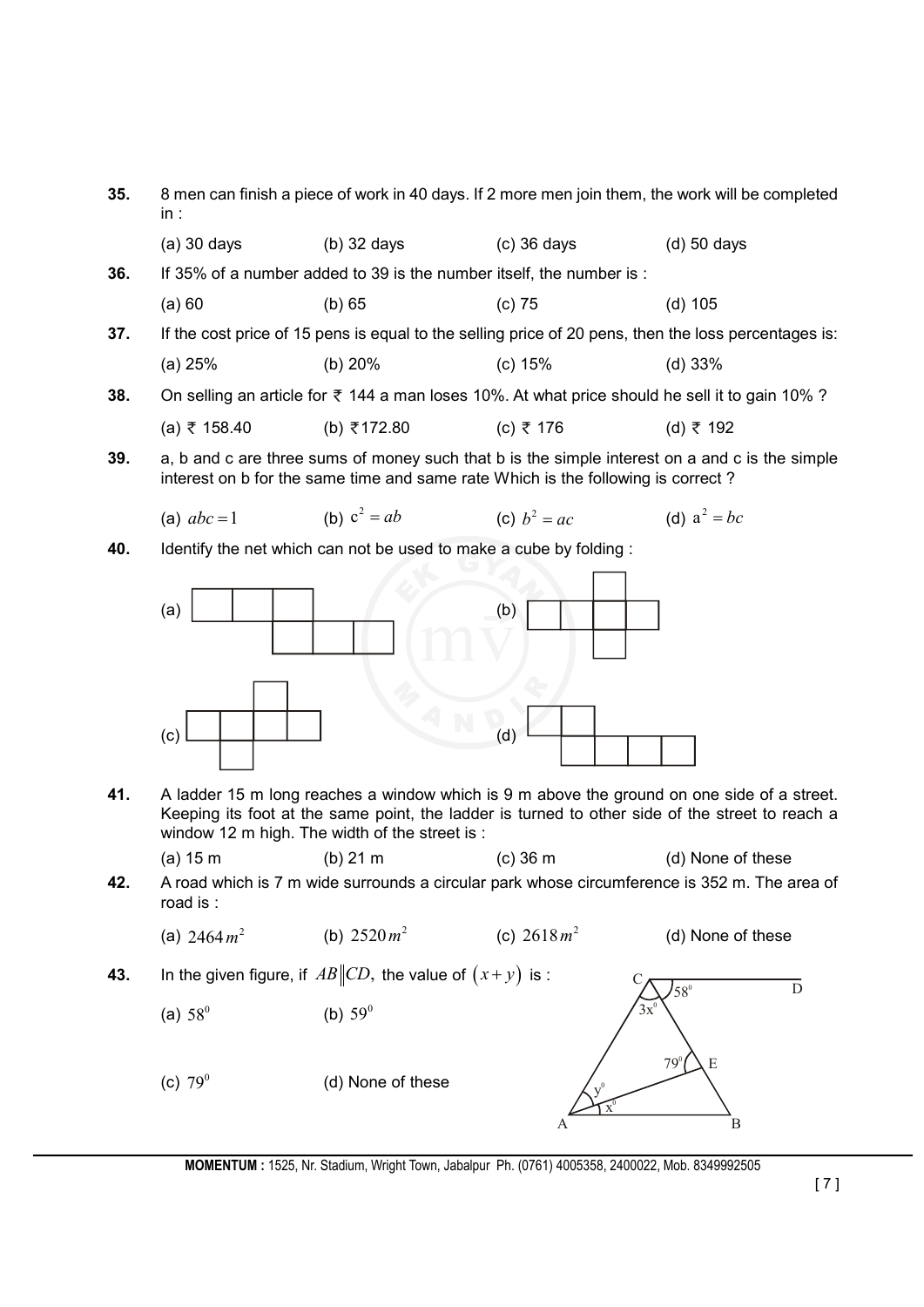

### **SPACE FOR ROUGH WORK**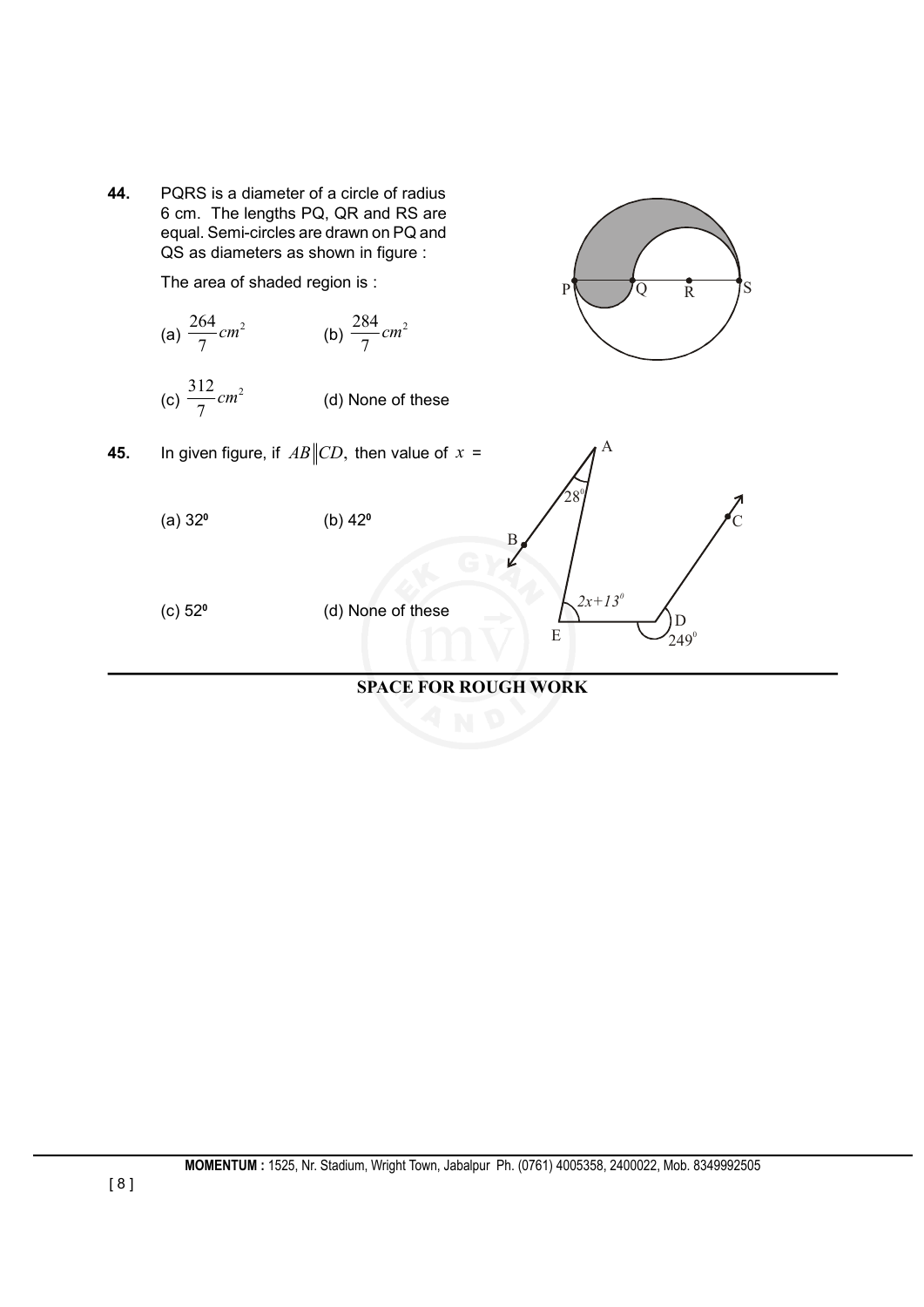## PART - III